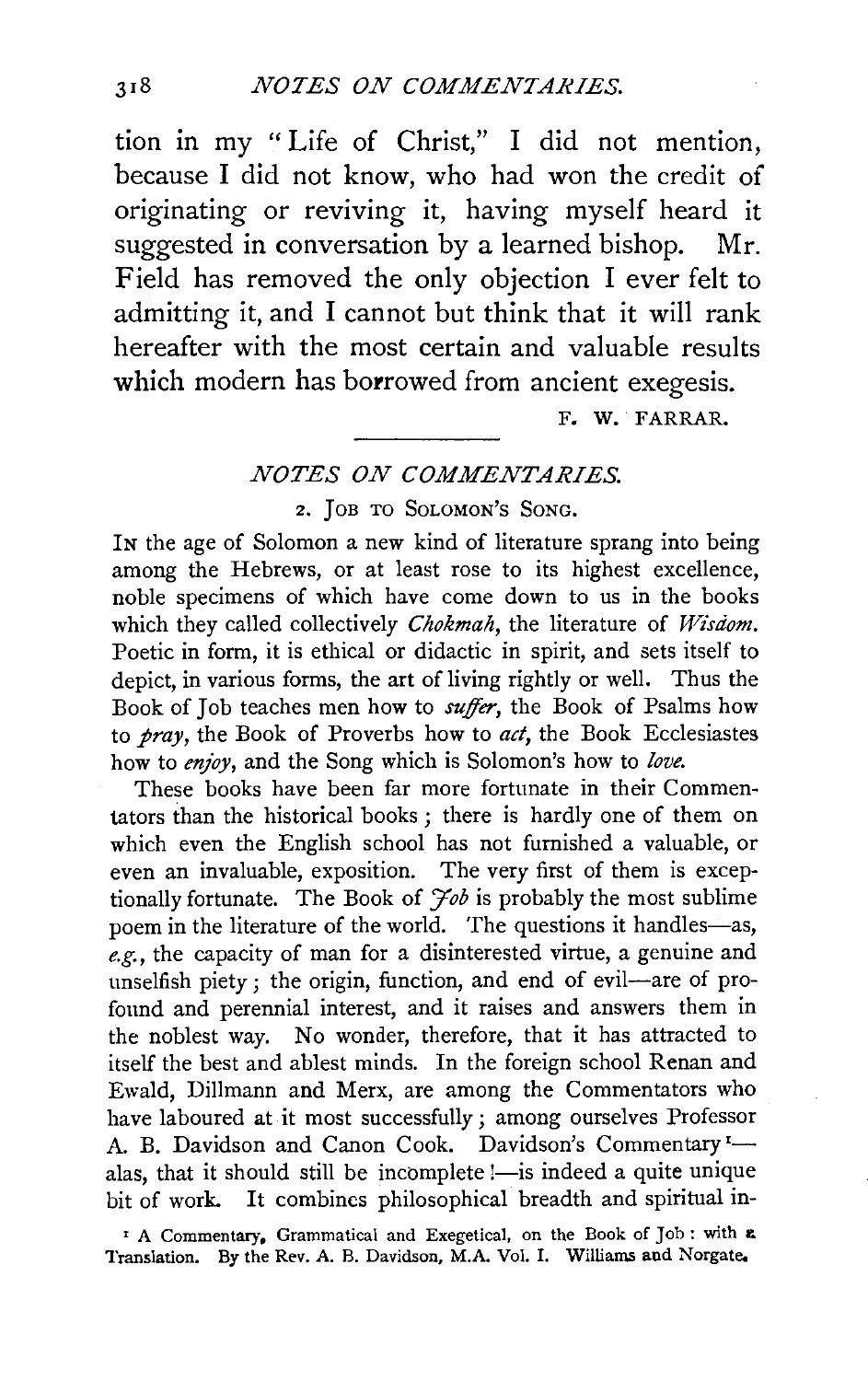sight with exegetical power and a careful and exhaustive examination of the grammatical constructions of the book in an altogether singular degree. To the student of Hebrew it is invaluable, since it takes up every ques-ion of grammar, from the simplest to the most difficult, and gives a plain straightforward solution of them. And even those who have no acquaintance with Hebrew will be charmed by the erudition which yields an easy explanation of the historical, geographical, astrological, and other allusions of the poem, and the subtle and penetrative power with which its moral problems are handled. I should find it hard to name a finer specimen of English exposition. And yet, I hardly know why, it is not by simply reading this Commentary that we discover its excellence : *that* discovers itself only to those who *work* with it : but no man, I think, can set himself to study and expound the Poem without finding that he gets more real and valuable helphelp too of all kinds-from Professor Davidson's Commentary than from any other within his reach. There is wit in it and humour as well as philosophy and learning; and though at times the style is somewhat awkward and heavy, at other times the book is as admirable in form as it is in substance. It abounds in happy thoughts happily expressed. Professor Davidson should be debarred from all other work till he has completed this. At present it extends only to the close of Chap. xiv.

Canon Cook's Commentary on  $\overline{I}$  ob<sup> $I$ </sup> is by far the most admirable popular exposition of the Book I know. The introductory essay on the contents, object, integrity, character, language, style, and date of the poem will be very welcome and instructive even to scholars; while yet it is written in a style so terse and telling that any reader of intelligence may follow it throughout, and can hardly fail to be charmed by it. The notes are brief, yet sufficient both to explain the numerous allusions to the science, customs, &c., of various ancient races with which the Book abounds, and the main course of the argument between Job and his three friends : they are all, moreover, carefully brought within the range of the general reader.

Delitzsch's Biblical Commentary on the *Book of 'Job•* shews that learned and devout author at his very best, and is greatly enhanced in value by the illustrative notes contributed by Dr. W etzstein, who, for many years the Prussian Consul at Damascus,

<sup>&</sup>lt;sup>1</sup> See Vol. IV. of "The Speaker's Commentary." John Murray.

<sup>•</sup> Two Volumes, published by T. and T. Clark, Edinburgh.